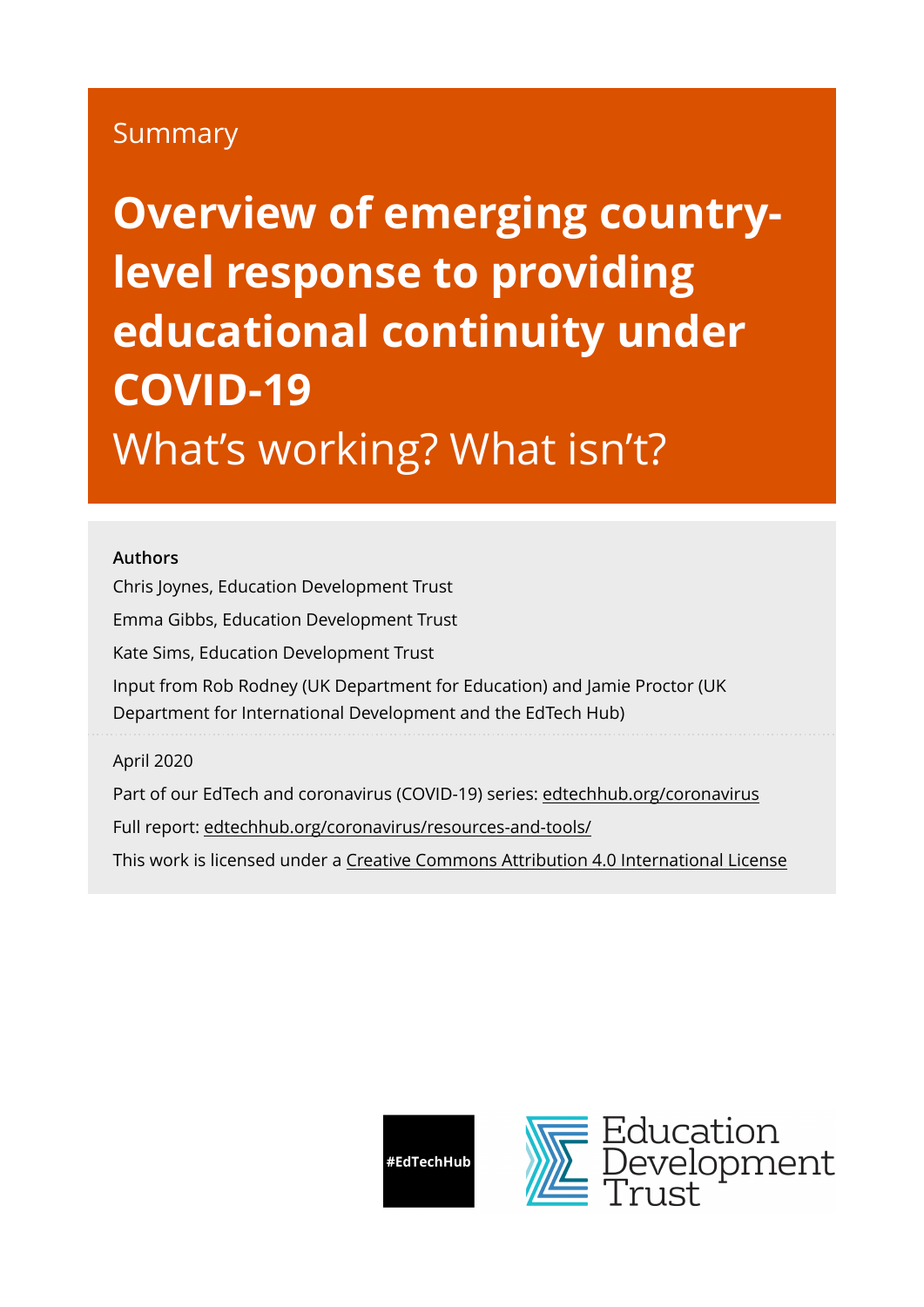# **Executive summary**

#### **Scope of study**

This report describes national policy and strategy responses for ensuring educational continuity in the context of widespread school closures implemented as a result of the COVID-19 pandemic. The study focuses on a selection of high-income and low-income contexts deemed to be of greatest interest to the EdTech Hub (including key stakeholders from DfE and DfID). The selected countries include:

- Asia: China, Japan, Singapore, South Korea
- South Asia: Bangladesh, Pakistan, Nepal
- Sub-Saharan Africa: Kenya, Rwanda, Uganda, Ghana

The evidence highlights the current, and rapidly changing status of national policy and strategy responses to date. The report examines key themes emerging form policy and strategy response and reflects on these: which are working, and which are not working so well? The nature of the evidence and material available at this stage of the crisis makes firm conclusions hard to reach. Despite this the report concludes with a set of recommendations supported by the literature as it stands.

# **Key themes**

#### **Policy and strategy development are nascent and prioritising access following school closure**

At a global level, most countries affected by the COVID-19 pandemic are in the process of formulating and implementing their initial responses in terms of educational provision. The policy/strategy landscape is best described as emerging and fluid, and the available documentation that describes this is 'grey' and often lacks detail. It is difficult to make categorical statements about what is and is not working.

Despite this, it is possible to get a sense of the range of approaches that governments have taken as they attempt to ensure educational continuity. Perhaps unsurprisingly there is, at this stage in the crisis response, there is little documentation about policy and planning above and beyond the immediate challenge of providing access to education. Notably, this review found little material concerned with how states are designing policy to support to teachers, protect the most vulnerable pupils and continue to ensure that safeguarding is taken seriously.

### **Centralised systems are better able to take swift action**

The resources collected in this review suggest that more centralised systems have been able to mobilise their responses extremely quickly and have utilised their ability to take rapid action to enact substantial policy changes at short notice. China, South Korea and Uganda are good examples of this approach.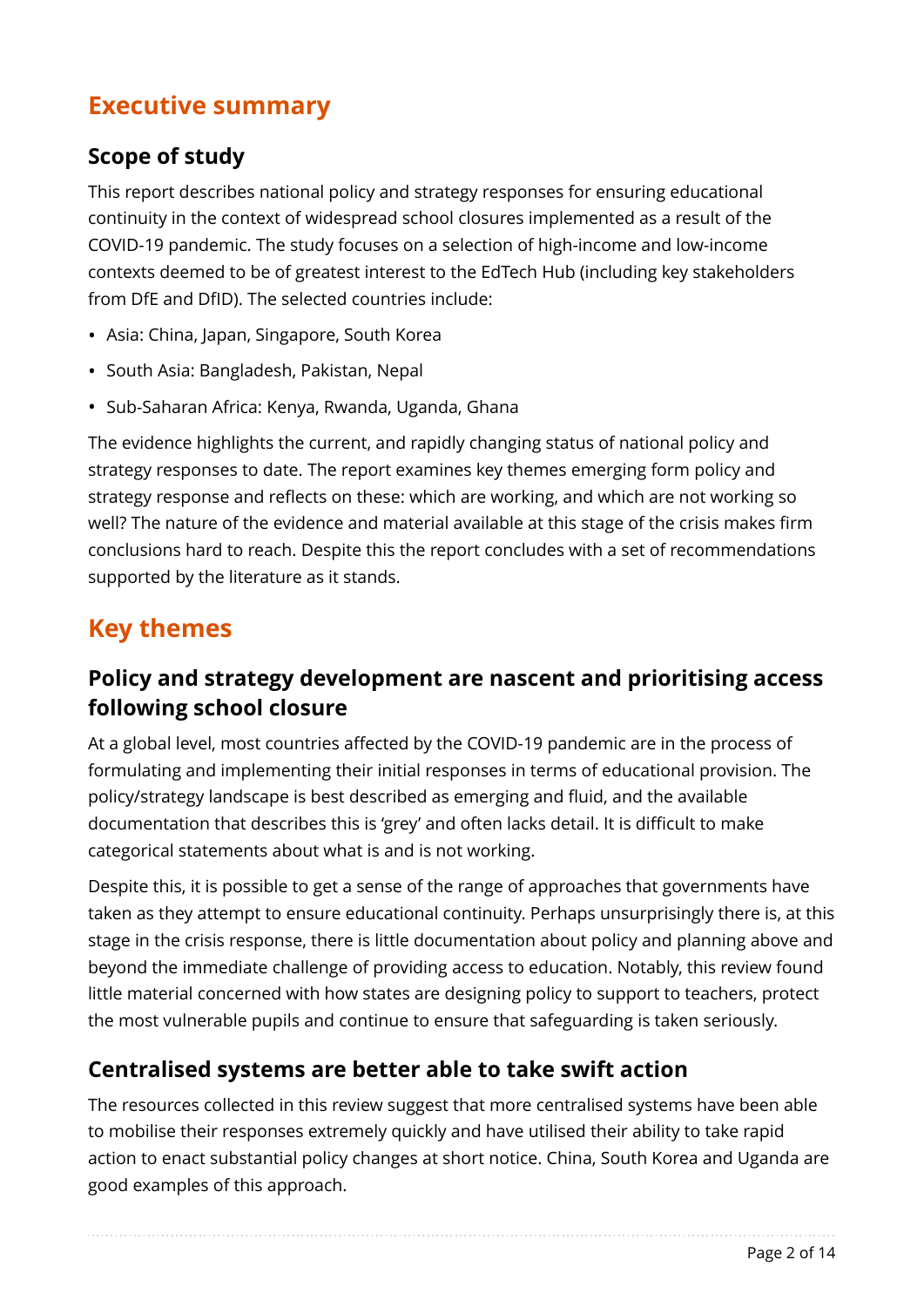These centralised approaches do not necessarily come at the expense of a degree of local autonomy. China and South Korea have provided a central educational platform to support distance learning with resources and some guidance and/or training but schools and teachers have autonomy to plan and deliver remote learning to suit their context, within the guidelines provided. The balance of central direction and action combined with locally delivered support at the level of the school is an important aspect of this approach.

### **Multi-partner approaches to delivery, including in partnership with private sector on ICT infrastructure seem important**

Multi-level and cross-sectoral partnerships appear to be key to a successful and rapid roll-out of remote learning. In general the focus of such partnerships has been on: improving communications infrastructure; providing students with (or loaning them) EdTech equipment such as tablets; subsidising internet access or mobile data; developing educational content or making existing content freely available and; developing new educational platforms (for example, mobile apps).

Partnerships with multilateral organisations seem to have played an influential role in decision-making in low income countries during the immediate response.

### **Delivery mechanisms for remote learning, matched to capacity, existing infrastructure and user access to technologies requires careful consideration**

Many governments seem are leaning towards high-tech solutions over low- or no-tech solutions. Most countries, particularly higher income countries, are not prioritising anything other than online education, except in one or two cases where TV broadcasting is being used to ensure the hardest to reach have access to education. Even then, this appears to be a short-term solution, with a move to online being favoured.

# **Swift roll-out of educational content accompanied by clear messaging**

The rapid decision-making and action taken by many governments has been impressive. Approaches to communicating this roll-out have varied. In China, large scale tele-conferences to communicate the roll-out of online learning contributed to consistency of messaging. In other countries, including several in sub-Saharan Africa, where communication of new policy initiatives has been through social media channels, the messaging has been less clear.

### **Beyond access to remote education**

Our document review uncovered little focus on the **quality of education**. The priority has been access. A next stage emphasis on quality of home schooling will need to follow if school closures are protracted. How to keep children safe, how to support staff, how to engage families and parents, how to tackle equity; these are all important areas that have not, as yet, received much attention.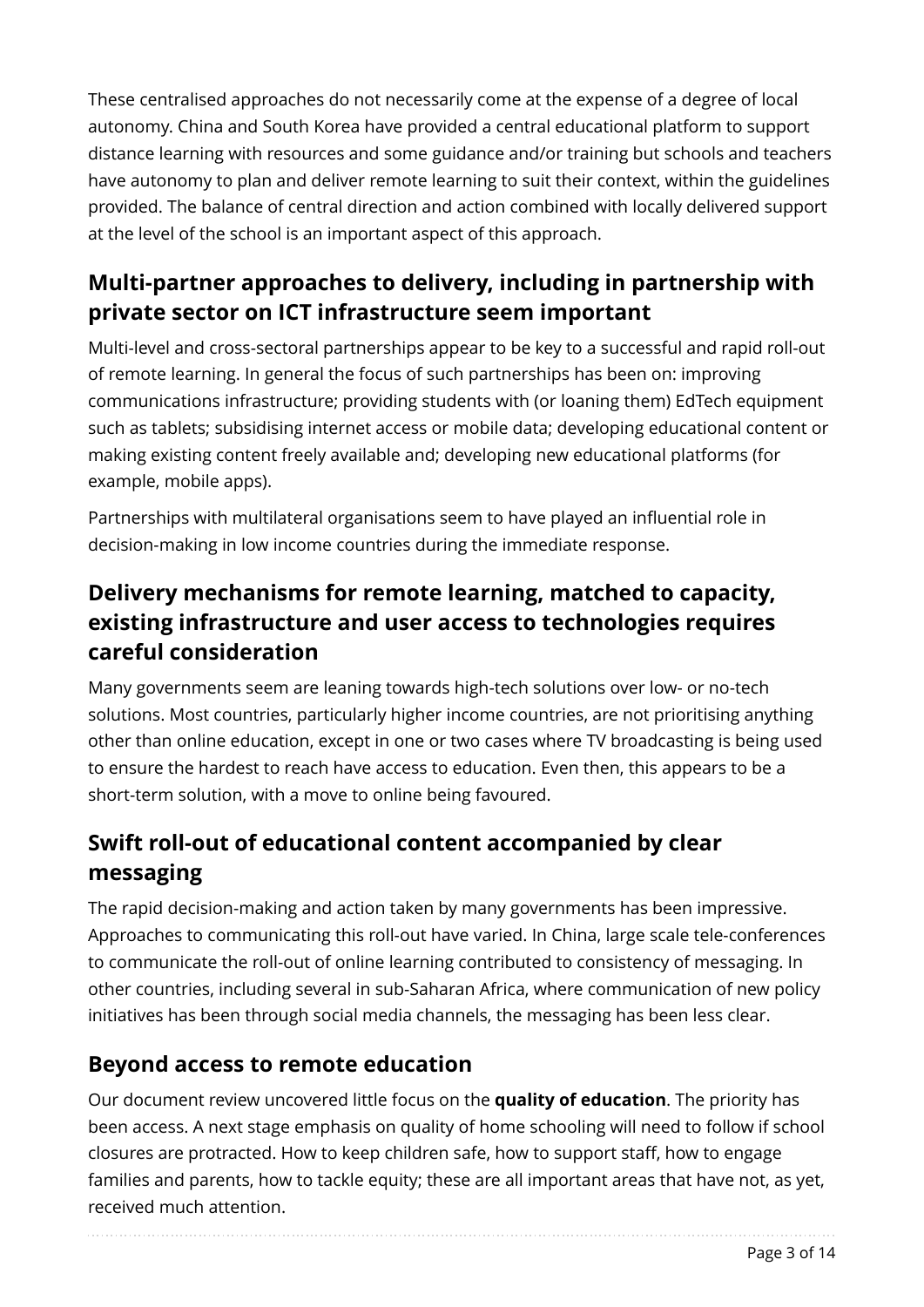## **Measuring the impact of policy**

There is an urgent need to review the efficacy of approaches to the monitoring and evaluation of the impact of remote learning policies, both for ongoing decision making and longer-term learning. Programme pilots, phasing of scale up and the introduction of dedicated task-forces are all methods in use currently by governments responding to the COVID-19 crisis.

# **Recommendations for policymakers**

### **1. Learn from policy and strategy development around the world and adapt policy based on data**

Policymakers should follow and learn from the steps taken in other countries, drawing on evidence from countries that were impacted by the pandemic earlier. Adopting an adaptive data-driven policy-making approach will support success longer term and is essential in a rapidly changing policy context.

#### **2. Promote access and reduce costs to learners**

Online learning can involve costs to students. In many instances charges for internet connectivity will bar students in marginalised groups from participation in learning. Such costs could, as in China, be reduced by government collaboration with internet service providers and other telecommunications companies.

### **3. Prioritise or move towards centralised action combined with scope for an element of local autonomy**

Centralised systems appear better able to act quickly and decisively and the country responses analysed in this report suggest this is good. Centralised action does not preclude some autonomy. Agile local response is a vital element and can sustain support for learners, focus school and teacher action and underpin good pedagogy for remote learning<sup>[1](#page-3-0)</sup>.

### <span id="page-3-1"></span>**4. Plan for both the immediate and the long term**

There is a need for twin track planning. Responding to the immediate crisis while planning for the long term. Initiatives undertaken in response to COVID-19 will change participation in education after the pandemic has eased and schools have re-opened. Long term planning should include approaches to teacher development, resource development, agreements with operators and other factors that will have value and utility over time.

<span id="page-3-0"></span><sup>&</sup>lt;sup>[1](#page-3-1)</sup> See sister report on *best practice and pedagogy for remote teaching*.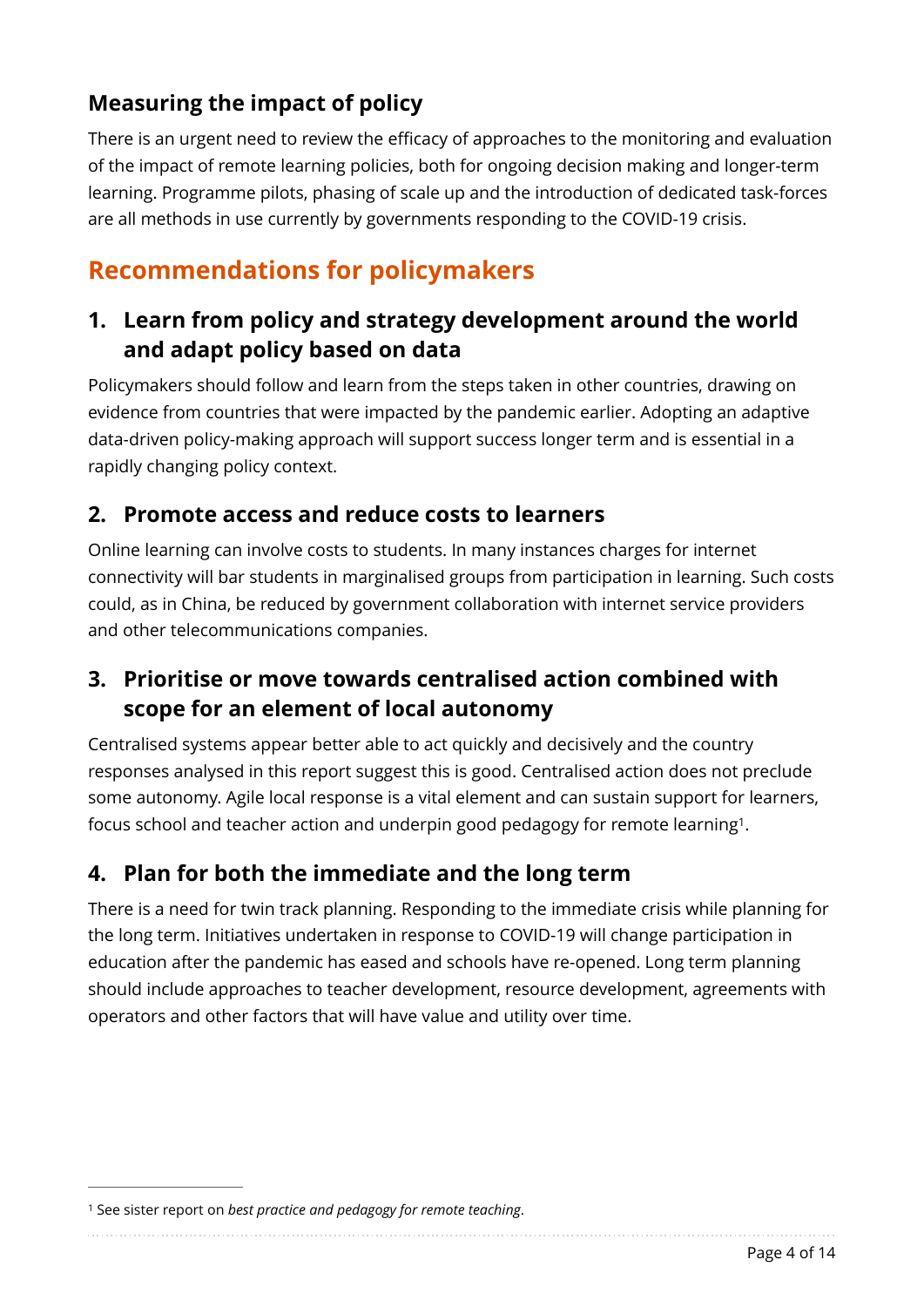## **5. Ensure remote learning plans are based on the most limited estimate of technological infrastructure and make necessary system upgrades**

Action should be taken that is appropriate to estimates of limited access to electrical and communications infrastructure.

Key private-sector, civil-society and governmental internet platforms will experience great increases in demand during the emergency. It is essential that these systems can function effectively under these increased demands. Such upgrades might be necessary to bandwidth, servers, security features or other items.

### **6. Strive for clarity, decisiveness and support in government action and coherence in donor and geographic coordination**

The point has been made already that centralised systems appear able to move swiftly. It is also important that action is taken and supported by clear communication and support of the right nature provided to key system stakeholders (as in China).

Where donor, partner and/or regional government structures bring additional complexity, coordination and coherence is key. Coordination among activities can be missing (as in Pakistan), and should be initiated as soon as possible. Lack of coordination among donor agencies can be exacerbated by decentralisation or by provincial/prefectural responsibility for education.

### **7. Support cross-sectoral collaboration and alliances**

Collaboration across government and with partners appears, in some cases, to have aided the effectiveness of the emergency response in the current crisis. Within government, such collaboration can involve the Ministry of Education and a ministry of telecommunication or technology. But such collaborations can also range between government and the private sector or, in the case of LMICs, between donor agencies and the private sector, with government facilitation (as in Rwanda).

### **8. Consider education equity in relation to all forms of remote education**

As many countries focus their efforts on online learning, equity issues resulting from different forms of digital divide will proliferate. No country currently has internet connectivity, device penetration and the absence of poverty necessary to ensure that online learning is equitable. Print, broadcast and other means should in many instances supplement and even supplant efforts to shift education online.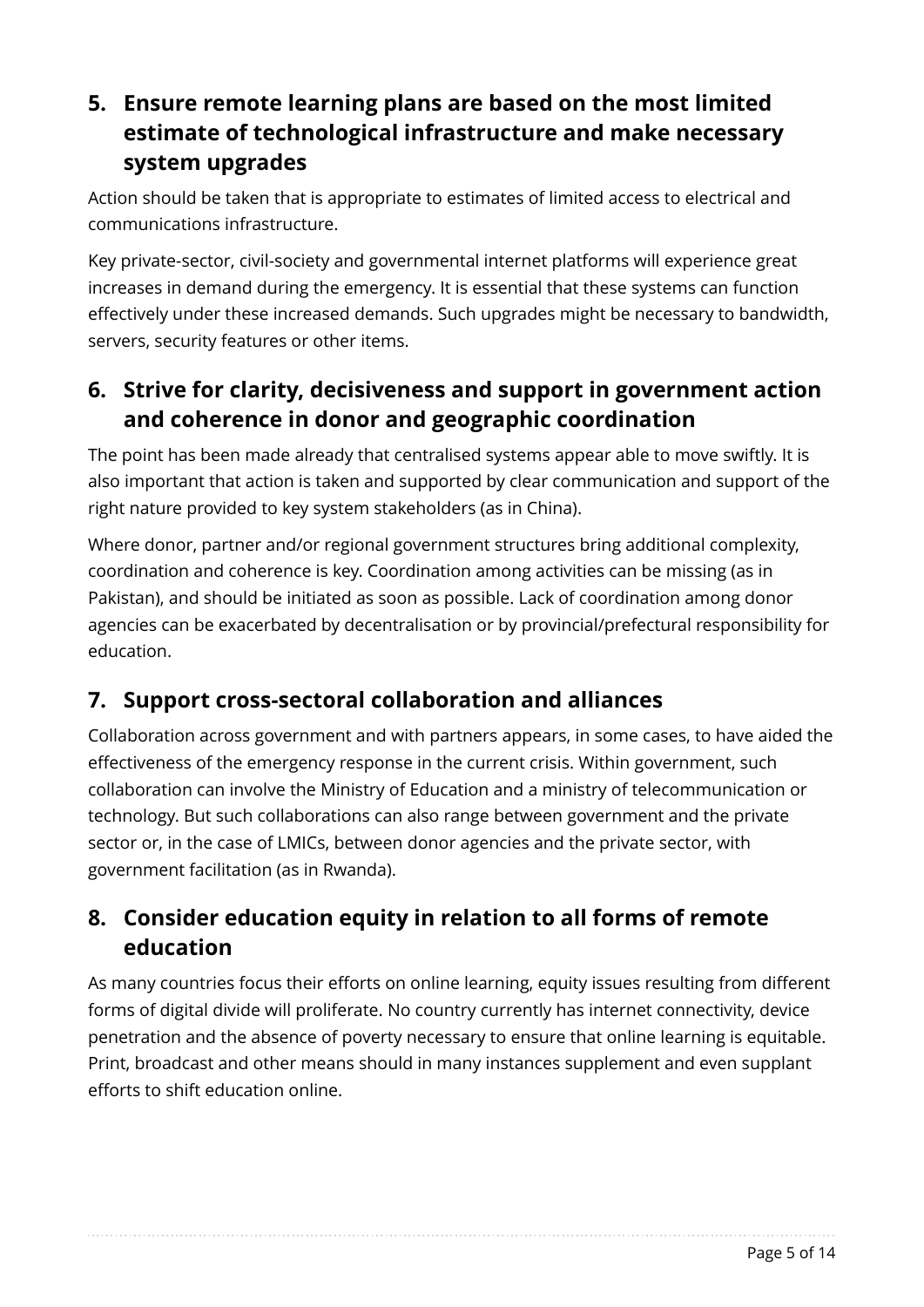## **9. Engage parents and families in home-based education, while recognising that many disadvantaged learners lack effective family support**

Family engagement is crucial to home-based education. Parents and family members can influence the activities of their children, determine the use of devices (including radios), and establish norms and priorities (notably in relation to girls' education in some countries). Encouraging parents and family members to support home-based education—and the focus that it requires—seriously, is critical for success. It is also extremely important to consider the very real different family circumstances children live in. Not every child has access to effective family support and, without mitigation of the risk, existing disadvantage will deepen during a period of school closure.

### **10. Adopt a learning-focused and adaptive mindset**

Countries are reacting rapidly to a crisis and developing (and implementing) new policy at a speed that does not always allow for things to be properly worked through. This speed of implementation also does not allow for unintended consequences to be recognised before it is too late.

Adopting a learning-focused and adaptive mindset will aid governments in keeping track of whether these policy interventions are working and will allow opportunities to tweak or pivot where they are not. Such approaches are common in policy and programming in normal times but are even more important in a context of unforeseen crisis and rapidly shifting circumstances.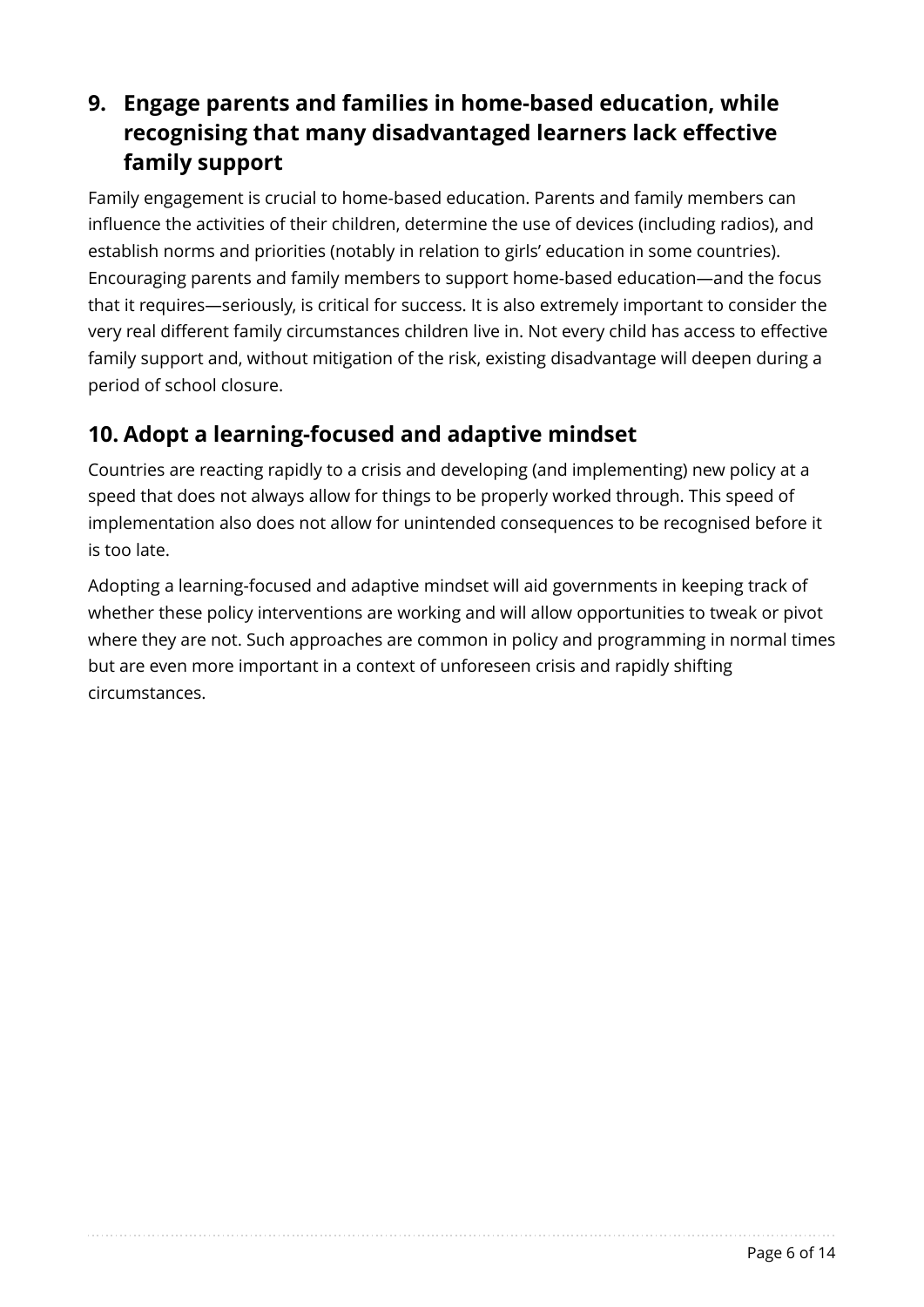# **Bibliography**

Aga Khan Development Network (AKDN) (2020). AKDN pulls together in response to the COVID-19 pandemic. [Online]. Accessed at: [https://www.akdn.org/project/akdn-pulls](https://www.akdn.org/project/akdn-pulls-together-response-covid-19-pandemic)[together-response-covid-19-pandemic](https://www.akdn.org/project/akdn-pulls-together-response-covid-19-pandemic) 

Akufo-Addo, N. President of the Republic of Ghana. (2020). Twitter post. [Online]. Accessed at: [https://twitter.com/](https://twitter.com/NAkufoAddo/status/1239321811206246403/photo/1) [NAkufoAddo/status/1239321811206246403/](https://twitter.com/NAkufoAddo/status/1239321811206246403/photo/1) [photo/1](https://twitter.com/NAkufoAddo/status/1239321811206246403/photo/1) 

Bahk, E. (2020). Online class platforms plagued with malfunction. Korea Times. 15th April 2020. [Online]. Accessed at: [https://](https://www.koreatimes.co.kr/www/nation/2020/04/181_287871.html) [www.koreatimes.co.kr/www/nation/](https://www.koreatimes.co.kr/www/nation/2020/04/181_287871.html) [2020/04/181\\_287871.html](https://www.koreatimes.co.kr/www/nation/2020/04/181_287871.html) 

BBC Media Action. Millions of Bangladeshis learn English with BBC Janala. [Online]. Accessed at: [https://www.bbc.co.uk/](https://www.bbc.co.uk/mediaaction/where-we-work/asia/bangladesh/bbc-janala) [mediaaction/where-we-work/asia/](https://www.bbc.co.uk/mediaaction/where-we-work/asia/bangladesh/bbc-janala) [bangladesh/bbc-janala](https://www.bbc.co.uk/mediaaction/where-we-work/asia/bangladesh/bbc-janala)

Bicker, L. (2020). Coronavirus: How South Korea is teaching empty classrooms. BBC News. 10 April. 2020.[Online]. Accessed at: [https://www.bbc.co.uk/news/world](https://www.bbc.co.uk/news/world-asia-52230371)[asia-52230371](https://www.bbc.co.uk/news/world-asia-52230371)

Bonaya, M. (2020a). Parents have crucial role in homeschooling. Africa Zilla. 8 April 2020. [Online]. Accessed at: [https://africazilla.com/](https://africazilla.com/parents-have-crucial-role-in-homeschooling) [parents-have-crucial-role-in-homeschooling](https://africazilla.com/parents-have-crucial-role-in-homeschooling) 

Bonaya, M. (2020b). Parents have crucial role in homeschooling. The Nation. 8 April 2020. [Online]. Accessed at: [https://](https://www.nation.co.ke/oped/opinion/Parents-have-crucial-role-in-homeschooling/440808-5518444-1333g16z/index.html) [www.nation.co.ke/oped/opinion/Parents](https://www.nation.co.ke/oped/opinion/Parents-have-crucial-role-in-homeschooling/440808-5518444-1333g16z/index.html)[have-crucial-role-in-homeschooling/](https://www.nation.co.ke/oped/opinion/Parents-have-crucial-role-in-homeschooling/440808-5518444-1333g16z/index.html) [440808-5518444-1333g16z/index.html](https://www.nation.co.ke/oped/opinion/Parents-have-crucial-role-in-homeschooling/440808-5518444-1333g16z/index.html)

Cabinet Secretary for Transport, Infrastructure, Housing and Urban

Development. (2020). Twitter post. [Online]. Accessed at: [https://twitter.com/](https://twitter.com/JamesMacharia_/status/1244632358789304321) [JamesMacharia\\_/status/](https://twitter.com/JamesMacharia_/status/1244632358789304321) [1244632358789304321](https://twitter.com/JamesMacharia_/status/1244632358789304321)

Center for Global Development (2020). CGD - COVID education policy tracking. Interactive spreadsheet. [Online]. Accessed at: [https://docs.google.com/spreadsheets/d/](https://docs.google.com/spreadsheets/d/1ndHgP53atJ5J-EtxgWcpSfYG8LdzHpUsnb6mWybErYg/edit#gid=0) [1ndHgP53atJ5J-](https://docs.google.com/spreadsheets/d/1ndHgP53atJ5J-EtxgWcpSfYG8LdzHpUsnb6mWybErYg/edit#gid=0)[EtxgWcpSfYG8LdzHpUsnb6mWybErYg/](https://docs.google.com/spreadsheets/d/1ndHgP53atJ5J-EtxgWcpSfYG8LdzHpUsnb6mWybErYg/edit#gid=0) [edit#gid=0](https://docs.google.com/spreadsheets/d/1ndHgP53atJ5J-EtxgWcpSfYG8LdzHpUsnb6mWybErYg/edit#gid=0)

CEO of Kenyatta National Hospital. (2020). Twitter post. [Online] Accessed at: [https://](https://twitter.com/CeoKnh/status/1249998646831206406) [twitter.com/CeoKnh/status/](https://twitter.com/CeoKnh/status/1249998646831206406) [1249998646831206406](https://twitter.com/CeoKnh/status/1249998646831206406)

Chappell, B. (2020) Coronavirus Updates. NPR. 27 February 2020 [Online]. Accessed at: [https://www.npr.org/sections/](https://www.npr.org/sections/goatsandsoda/2020/02/27/809984502/coronavirus-update-japan-is-closing-all-its-schools-for-a-month?t=1586853616816&t=1586863350265&t=1587056787206) [goatsandsoda/2020/02/27/809984502/](https://www.npr.org/sections/goatsandsoda/2020/02/27/809984502/coronavirus-update-japan-is-closing-all-its-schools-for-a-month?t=1586853616816&t=1586863350265&t=1587056787206) [coronavirus-update-japan-is-closing-all-its](https://www.npr.org/sections/goatsandsoda/2020/02/27/809984502/coronavirus-update-japan-is-closing-all-its-schools-for-a-month?t=1586853616816&t=1586863350265&t=1587056787206)[schools-for-a-month?](https://www.npr.org/sections/goatsandsoda/2020/02/27/809984502/coronavirus-update-japan-is-closing-all-its-schools-for-a-month?t=1586853616816&t=1586863350265&t=1587056787206) [t=1586853616816&t=1586863350265&t=15](https://www.npr.org/sections/goatsandsoda/2020/02/27/809984502/coronavirus-update-japan-is-closing-all-its-schools-for-a-month?t=1586853616816&t=1586863350265&t=1587056787206) [87056787206](https://www.npr.org/sections/goatsandsoda/2020/02/27/809984502/coronavirus-update-japan-is-closing-all-its-schools-for-a-month?t=1586853616816&t=1586863350265&t=1587056787206) 

China News (2020). Feature: Kenyan students find respite in digital learning amid COVID-19 outbreak. 14 April 2020. [Online]. Accessed at: [http://www.china.org.cn/world/](http://www.china.org.cn/world/Off_the_Wire/2020-04/14/content_75927622.htm) Off[\\_the\\_Wire/2020-04/14/](http://www.china.org.cn/world/Off_the_Wire/2020-04/14/content_75927622.htm) [content\\_75927622.htm](http://www.china.org.cn/world/Off_the_Wire/2020-04/14/content_75927622.htm)

Dhaka Tribune (2020). BTV, Sangsad TV to air lessons for secondary level students from Sunday. Dhaka Tribune. 28 March 2020. [Online]. Accessed at: [https://](https://www.dhakatribune.com/bangladesh/2020/03/28/btv-sangsad-tv-to-air-lessons-for-secondary-level-students-from-sunday) [www.dhakatribune.com/bangladesh/](https://www.dhakatribune.com/bangladesh/2020/03/28/btv-sangsad-tv-to-air-lessons-for-secondary-level-students-from-sunday) [2020/03/28/btv-sangsad-tv-to-air-lessons](https://www.dhakatribune.com/bangladesh/2020/03/28/btv-sangsad-tv-to-air-lessons-for-secondary-level-students-from-sunday)[for-secondary-level-students-from-sunday](https://www.dhakatribune.com/bangladesh/2020/03/28/btv-sangsad-tv-to-air-lessons-for-secondary-level-students-from-sunday)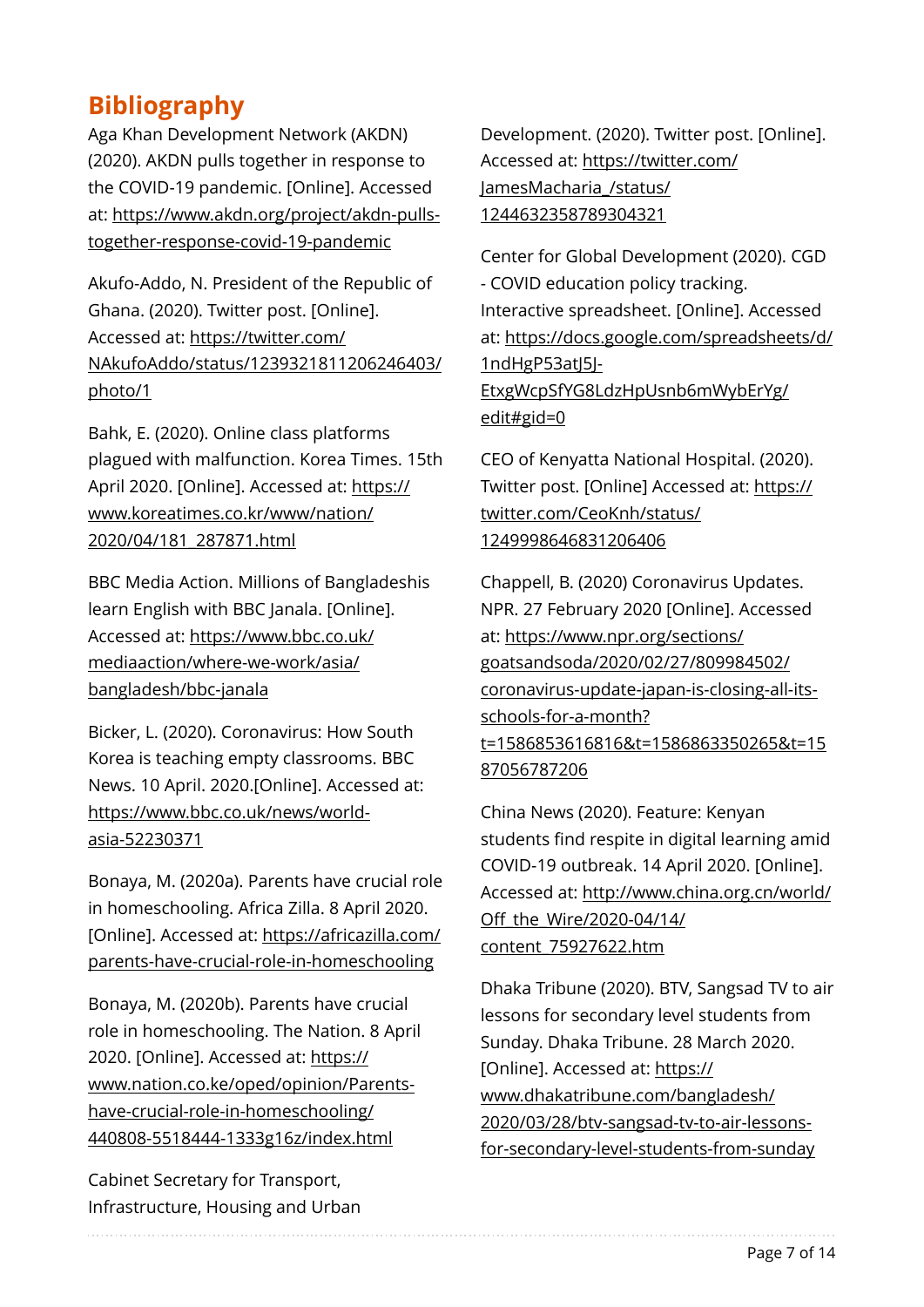Dudden, A. & Marks, A. (2020). South Korea took rapid, intrusive measures against Covid-19 – and they worked. The Guardian. 20 March 2020. [Online]. Accessed at: [https://www.theguardian.com/](https://www.theguardian.com/commentisfree/2020/mar/20/south-korea-rapid-intrusive-measures-covid-19) [commentisfree/2020/mar/20/south-korea](https://www.theguardian.com/commentisfree/2020/mar/20/south-korea-rapid-intrusive-measures-covid-19)[rapid-intrusive-measures-covid-19](https://www.theguardian.com/commentisfree/2020/mar/20/south-korea-rapid-intrusive-measures-covid-19)

Enabel in Uganda (2020). Twitter post. 15thApril 2020. [Online] Accessed at: [https://](https://twitter.com/EnabelinUganda/status/1250323073758195712) [twitter.com/EnabelinUganda/status/](https://twitter.com/EnabelinUganda/status/1250323073758195712) [1250323073758195712](https://twitter.com/EnabelinUganda/status/1250323073758195712)

English in Action (2020). [Online]. Accessed at:<https://www.eiabd.com/>

Examples of solutions for reaching students with limited access to the internet can be found in Aladin, K. (2020). Reaching Children & Students in Remote Locations. Hundred. [Online] Accessed at: [https://hundred.org/](https://hundred.org/en/innovations/reaching-children-students-in-remote-locations) [en/innovations/reaching-children-students](https://hundred.org/en/innovations/reaching-children-students-in-remote-locations)[in-remote-locations](https://hundred.org/en/innovations/reaching-children-students-in-remote-locations)

Ferdinand, E. (2020). KNUST suggests September 2020 for WASSCE,'rejects' Entrance Exams for Prospective Students amidst COVID-19 Pandemic. Education Ghana. 10 April 2020. [Online] Accessed at: [https://educationghana.net/index.php/](https://educationghana.net/index.php/2020/04/10/knust-suggests-september-2020-for-wasscerejects-entrance-exams-for-prospective-students-amidst-covid-19/) [2020/04/10/knust-suggests](https://educationghana.net/index.php/2020/04/10/knust-suggests-september-2020-for-wasscerejects-entrance-exams-for-prospective-students-amidst-covid-19/)[september-2020-for-wasscerejects](https://educationghana.net/index.php/2020/04/10/knust-suggests-september-2020-for-wasscerejects-entrance-exams-for-prospective-students-amidst-covid-19/)[entrance-exams-for-prospective-students](https://educationghana.net/index.php/2020/04/10/knust-suggests-september-2020-for-wasscerejects-entrance-exams-for-prospective-students-amidst-covid-19/)[amidst-covid-19/](https://educationghana.net/index.php/2020/04/10/knust-suggests-september-2020-for-wasscerejects-entrance-exams-for-prospective-students-amidst-covid-19/)

Fleming, S. (2020). South Korea's Foreign Minister explains how the country contained COVID-19. World Economic Forum. 31 March 2020. [Online]. Accessed at: [https://](https://www.weforum.org/agenda/2020/03/south-korea-covid-19-containment-testing/) [www.weforum.org/agenda/2020/03/south](https://www.weforum.org/agenda/2020/03/south-korea-covid-19-containment-testing/)[korea-covid-19-containment-testing/](https://www.weforum.org/agenda/2020/03/south-korea-covid-19-containment-testing/)

Global Education Monitoring (GEM) Report (2020). World Education Blog. [Online]. Accessed at: [https://](https://gemreportunesco.wordpress.com/) [gemreportunesco.wordpress.com/](https://gemreportunesco.wordpress.com/)

Government of Punjab. (2020). Taleem Ghar. [Online]. Accessed at: [https://](https://taleemghar.punjab.gov.pk/) [taleemghar.punjab.gov.pk/](https://taleemghar.punjab.gov.pk/)

Huang et al. (2020). Handbook on Facilitating Flexible Learning During Educational Disruption: The Chinese Experience in Maintaining Undisrupted Learning in COVID-19 Outbreak. Beijing: Smart Learning Institute of Beijing Normal University [https://inee.org/system/](https://inee.org/system/files/resources/Handbook-on-Facilitating-Flexible-Learning-in-COVID-19-Outbreak_0.pdf)files/ [resources/Handbook-on-Facilitating-Flexible-](https://inee.org/system/files/resources/Handbook-on-Facilitating-Flexible-Learning-in-COVID-19-Outbreak_0.pdf)[Learning-in-COVID-19-Outbreak\\_0.pdf](https://inee.org/system/files/resources/Handbook-on-Facilitating-Flexible-Learning-in-COVID-19-Outbreak_0.pdf)

Hundred (2020). Quality Education for all during Covid-19. [Online]. Accessed at:[https://hundred.org/en/collections/](https://hundred.org/en/collections/quality-education-for-all-during-coronavirus) [quality-education-for-all-during-coronavirus](https://hundred.org/en/collections/quality-education-for-all-during-coronavirus) 

Innovations for Poverty Action. (n.d.). Using Storybooks to Promote Early Literacy in Kenya. [Online] Accessed at: [https://](https://www.poverty-action.org/study/using-storybooks-promote-early-literacy-kenya) [www.poverty-action.org/study/using](https://www.poverty-action.org/study/using-storybooks-promote-early-literacy-kenya)[storybooks-promote-early-literacy-kenya](https://www.poverty-action.org/study/using-storybooks-promote-early-literacy-kenya)

Inter-agency Network for Education In Emergencies (INEE) (2020). Coronavirus (COVID-19) Resources. [Online]. Accessed at: <https://inee.org/covid-19/resources>

Joy Online (2020). Coronavirus: Government orders closure of schools & universities, bans public gatherings. Joy Online. 15thMarch 2020. [Online].Accessed at: [https://www.myjoyonline.com/news/](https://www.myjoyonline.com/news/national/livestream-akufo-addo-provides-latest-updates-on-coronavirus/#) [national/livestream-akufo-addo-provides](https://www.myjoyonline.com/news/national/livestream-akufo-addo-provides-latest-updates-on-coronavirus/#)[latest-updates-on-coronavirus/#](https://www.myjoyonline.com/news/national/livestream-akufo-addo-provides-latest-updates-on-coronavirus/#)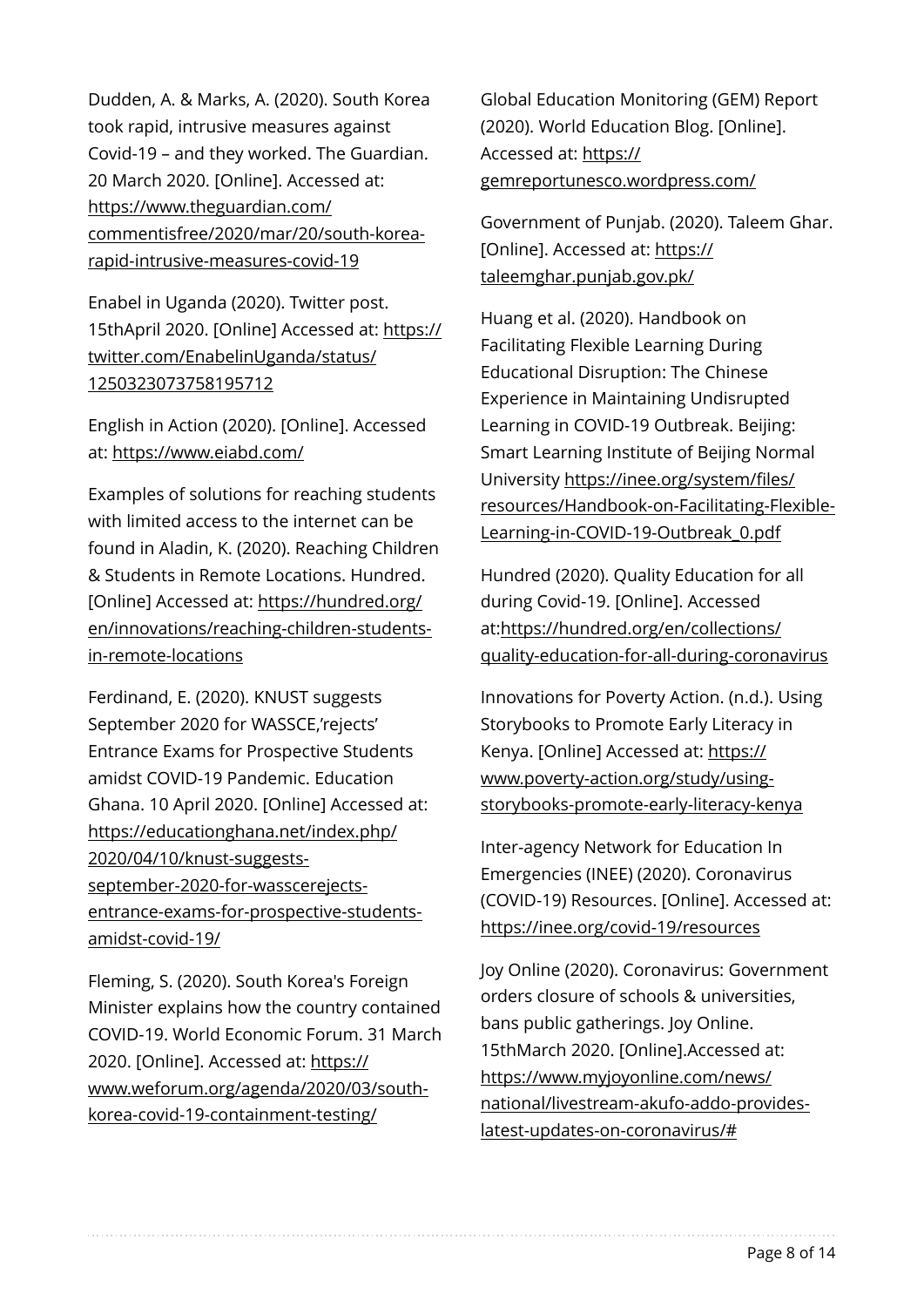Junior, M. (2020). CS Magoha: We'll not risk children lives, dead people don't sit examinations. Standard Media. 13 April 2020. Accessed at: [https://](https://www.standardmedia.co.ke/article/2001367914/cs-magoha-we-ll-not-risk-children-lives-dead-people-don-t-sit-examinations) [www.standardmedia.co.ke/article/](https://www.standardmedia.co.ke/article/2001367914/cs-magoha-we-ll-not-risk-children-lives-dead-people-don-t-sit-examinations) [2001367914/cs-magoha-we-ll-not-risk](https://www.standardmedia.co.ke/article/2001367914/cs-magoha-we-ll-not-risk-children-lives-dead-people-don-t-sit-examinations)[children-lives-dead-people-don-t-sit](https://www.standardmedia.co.ke/article/2001367914/cs-magoha-we-ll-not-risk-children-lives-dead-people-don-t-sit-examinations)[examinations](https://www.standardmedia.co.ke/article/2001367914/cs-magoha-we-ll-not-risk-children-lives-dead-people-don-t-sit-examinations) 

Kader, B. (2019). The Mobile And Internet Penetration Growth Continues, Internet's Deployment Phase. Future Startup. 31 January 2019. [Online]. Accessed at: [https://](https://futurestartup.com/2019/01/31/mobile-and-internet-penetration-updates-internets-deployment-phase/) [futurestartup.com/2019/01/31/mobile-and](https://futurestartup.com/2019/01/31/mobile-and-internet-penetration-updates-internets-deployment-phase/)[internet-penetration-updates-internets](https://futurestartup.com/2019/01/31/mobile-and-internet-penetration-updates-internets-deployment-phase/)[deployment-phase/](https://futurestartup.com/2019/01/31/mobile-and-internet-penetration-updates-internets-deployment-phase/)

Katsuhisa, S. (2020). Coronavirus Basic Policy Impacts Japan's Health, Education Systems. Nippon. 2 March 2020. [Online]. Accessed at: [https://www.nippon.com/en/news/l00269/](https://www.nippon.com/en/news/l00269/coronavirus-basic-policy-impacts-japan%e2%80%99s-health-education-systems.html?cx_recs_click=true) [coronavirus-basic-policy-impacts](https://www.nippon.com/en/news/l00269/coronavirus-basic-policy-impacts-japan%e2%80%99s-health-education-systems.html?cx_recs_click=true)[japan%e2%80%99s-health-education](https://www.nippon.com/en/news/l00269/coronavirus-basic-policy-impacts-japan%e2%80%99s-health-education-systems.html?cx_recs_click=true)[systems.html?cx\\_recs\\_click=true](https://www.nippon.com/en/news/l00269/coronavirus-basic-policy-impacts-japan%e2%80%99s-health-education-systems.html?cx_recs_click=true)

Kenya Institute of Curriculum Development (2020). Twitter post. [Online] Accessed at: [https://twitter.com/KICDKenya/status/](https://twitter.com/KICDKenya/status/1246862620797341696/photo/1) [1246862620797341696/photo/1](https://twitter.com/KICDKenya/status/1246862620797341696/photo/1)

Kenya Ministry of Education (2020). Twitter post. [Online]. Accessed at: [https://](https://twitter.com/EduMinKenya/status/1240221103794069504) [twitter.com/EduMinKenya/status/](https://twitter.com/EduMinKenya/status/1240221103794069504) [1240221103794069504](https://twitter.com/EduMinKenya/status/1240221103794069504)

Korean Ministry of Education (2020a). The New School Year Begins with Online Classes. MOE Press Release. 13 April 2020. [Online]. Accessed at: [http://english.moe.go.kr/](http://english.moe.go.kr/boardCnts/view.do?boardID=265&boardSeq=80297&lev=0&searchType=null&statusYN=C&page=1&s=english&m=0301&opType=N) [boardCnts/view.do?](http://english.moe.go.kr/boardCnts/view.do?boardID=265&boardSeq=80297&lev=0&searchType=null&statusYN=C&page=1&s=english&m=0301&opType=N) [boardID=265&boardSeq=80297&lev=0&sear](http://english.moe.go.kr/boardCnts/view.do?boardID=265&boardSeq=80297&lev=0&searchType=null&statusYN=C&page=1&s=english&m=0301&opType=N) [chType=null&statusYN=C&page=1&s=englis](http://english.moe.go.kr/boardCnts/view.do?boardID=265&boardSeq=80297&lev=0&searchType=null&statusYN=C&page=1&s=english&m=0301&opType=N) [h&m=0301&opType=N](http://english.moe.go.kr/boardCnts/view.do?boardID=265&boardSeq=80297&lev=0&searchType=null&statusYN=C&page=1&s=english&m=0301&opType=N)

Korean Ministry of Education (2020b). All schools postpone the new school year. Press release. 13 April 2020. [Online]. Accessed at: [http://english.moe.go.kr/boardCnts/view.do?](http://english.moe.go.kr/boardCnts/view.do?boardID=265&boardSeq=80295&lev=0&searchType=null&statusYN=W&page=1&s=english&m=0301&opType=N) [boardID=265&boardSeq=80295&lev=0&sear](http://english.moe.go.kr/boardCnts/view.do?boardID=265&boardSeq=80295&lev=0&searchType=null&statusYN=W&page=1&s=english&m=0301&opType=N) [chType=null&statusYN=W&page=1&s=englis](http://english.moe.go.kr/boardCnts/view.do?boardID=265&boardSeq=80295&lev=0&searchType=null&statusYN=W&page=1&s=english&m=0301&opType=N) [h&m=0301&opType=N](http://english.moe.go.kr/boardCnts/view.do?boardID=265&boardSeq=80295&lev=0&searchType=null&statusYN=W&page=1&s=english&m=0301&opType=N)

Kyodo News (2020a). PM Abe asks all schools in Japan to temporarily close over coronavirus. Kyodo News. 27 February 2020. [Online]. Accessed at: [https://](https://english.kyodonews.net/news/2020/02/c3c57bbce11d-breaking-news-govt-will-ask-all-schools-in-japan-to-shut-for-virus-fears-abe.html) [english.kyodonews.net/news/2020/02/](https://english.kyodonews.net/news/2020/02/c3c57bbce11d-breaking-news-govt-will-ask-all-schools-in-japan-to-shut-for-virus-fears-abe.html) [c3c57bbce11d-breaking-news-govt-will-ask](https://english.kyodonews.net/news/2020/02/c3c57bbce11d-breaking-news-govt-will-ask-all-schools-in-japan-to-shut-for-virus-fears-abe.html)[all-schools-in-japan-to-shut-for-virus-fears](https://english.kyodonews.net/news/2020/02/c3c57bbce11d-breaking-news-govt-will-ask-all-schools-in-japan-to-shut-for-virus-fears-abe.html)[abe.html](https://english.kyodonews.net/news/2020/02/c3c57bbce11d-breaking-news-govt-will-ask-all-schools-in-japan-to-shut-for-virus-fears-abe.html)

Kyodo News (2020b). Many schools in Japan reopen after monthlong coronavirus shutdown. Kyodo News. 6 April 2020. [Online]. Accessed at: [https://](https://english.kyodonews.net/news/2020/04/95a68588ba74-many-schools-in-japan-reopen-after-monthlong-coronavirus-shutdown.html) [english.kyodonews.net/news/](https://english.kyodonews.net/news/2020/04/95a68588ba74-many-schools-in-japan-reopen-after-monthlong-coronavirus-shutdown.html) [2020/04/95a68588ba74-many-schools-in](https://english.kyodonews.net/news/2020/04/95a68588ba74-many-schools-in-japan-reopen-after-monthlong-coronavirus-shutdown.html)[japan-reopen-after-monthlong-coronavirus](https://english.kyodonews.net/news/2020/04/95a68588ba74-many-schools-in-japan-reopen-after-monthlong-coronavirus-shutdown.html)[shutdown.html](https://english.kyodonews.net/news/2020/04/95a68588ba74-many-schools-in-japan-reopen-after-monthlong-coronavirus-shutdown.html)

Mbonyinshuti, J. (2020). Telecom companies provide free access to online learning. University World News. 1 April 2020. [Online]. Accessed at: [https://](https://www.universityworldnews.com/post.php?story=20200401082400876) [www.universityworldnews.com/post.php?](https://www.universityworldnews.com/post.php?story=20200401082400876) [story=20200401082400876](https://www.universityworldnews.com/post.php?story=20200401082400876)

McCurry, J. (2020). Japan declares state of emergency over coronavirus. The Guardian. 7 April 2020. [Online]. Accessed at: [https://](https://www.theguardian.com/world/2020/apr/07/japan-shinzo-abe-declares-state-of-emergency-over-coronavirus) [www.theguardian.com/world/2020/apr/07/](https://www.theguardian.com/world/2020/apr/07/japan-shinzo-abe-declares-state-of-emergency-over-coronavirus) [japan-shinzo-abe-declares-state-of](https://www.theguardian.com/world/2020/apr/07/japan-shinzo-abe-declares-state-of-emergency-over-coronavirus)[emergency-over-coronavirus](https://www.theguardian.com/world/2020/apr/07/japan-shinzo-abe-declares-state-of-emergency-over-coronavirus)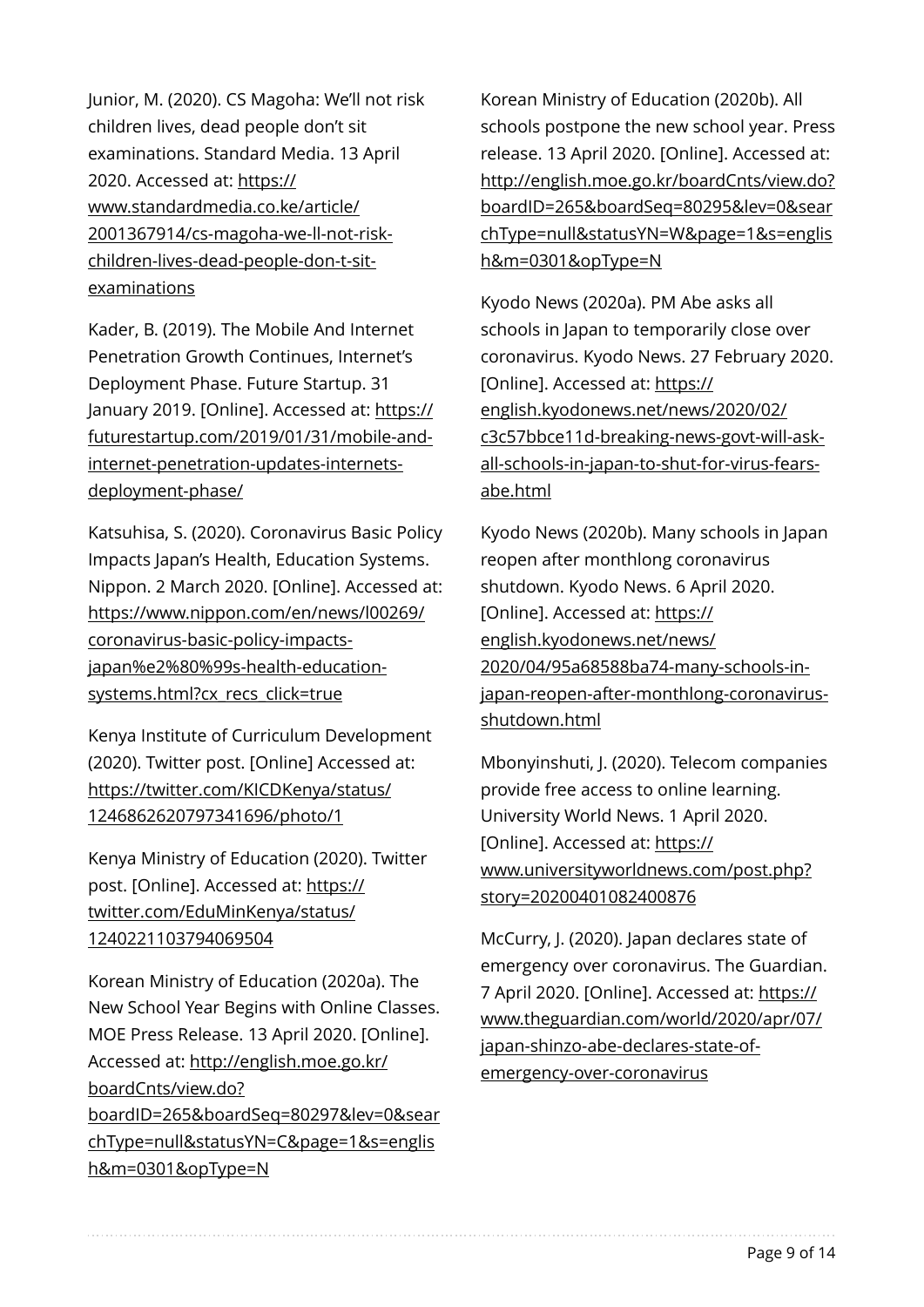Ministry of Education of the Republic of Kenya. (2020a). Twitter post. [Online] Accessed at: [https://twitter.com/](https://twitter.com/EduMinKenya/status/1239474968796237824/photo/1) [EduMinKenya/status/](https://twitter.com/EduMinKenya/status/1239474968796237824/photo/1) [1239474968796237824/photo/1](https://twitter.com/EduMinKenya/status/1239474968796237824/photo/1)

Ministry of Education of the Republic of Kenya. (2020b). Twitter post. [Online] Accessed at: [https://twitter.com/](https://twitter.com/EduMinKenya/status/1246042653734637568) [EduMinKenya/status/](https://twitter.com/EduMinKenya/status/1246042653734637568) [1246042653734637568](https://twitter.com/EduMinKenya/status/1246042653734637568)

Ministry of Education. The People's Republic of China (2020a). Open University of China provides free services to support MOE's "Home Study" Initiative. [Online]. Accessed at: [http://en.moe.gov.cn/news/](http://en.moe.gov.cn/news/press_releases/202002/t20200201_417276.html) [press\\_releases/202002/](http://en.moe.gov.cn/news/press_releases/202002/t20200201_417276.html) [t20200201\\_417276.html](http://en.moe.gov.cn/news/press_releases/202002/t20200201_417276.html)

Ministry of Education. The People's Republic of China (2020b). MOE opens online learning platform to facilitate home study. [Online]. Accessed at: [http://en.moe.gov.cn/news/](http://en.moe.gov.cn/news/press_releases/202002/t20200201_417275.html) [press\\_releases/202002/](http://en.moe.gov.cn/news/press_releases/202002/t20200201_417275.html) [t20200201\\_417275.html](http://en.moe.gov.cn/news/press_releases/202002/t20200201_417275.html)

Ministry of Education, Republic of Korea (2020). Official facebook page @ourmoekr, 13 April 2020. [Online] Accessed at: [https://](https://www.facebook.com/ourmoekr) [www.facebook.com/ourmoekr](https://www.facebook.com/ourmoekr)

Ministry of Education, Rwanda (2020). Twitter post. [Online]. Accessed at: [https://](https://twitter.com/Rwanda_Edu/status/1242512348595830785) [twitter.com/Rwanda\\_Edu/status/](https://twitter.com/Rwanda_Edu/status/1242512348595830785) [1242512348595830785](https://twitter.com/Rwanda_Edu/status/1242512348595830785)

Ministry of Education. Singapore Government. (2020a). Schools and Institutes of Higher Learning to Shift to Full Home-Based Learning; Preschools and Student Care Centres to Suspend General Services. Press release. 3 April 2020. [Online]. Accessed at: [https://www.moe.gov.sg/news/](https://www.moe.gov.sg/news/press-releases/schools-and-institutes-of-higher-learning-to-shift-to-full-home-based-learning-preschools-and-student-care-centres-to-suspend-general-services) [press-releases/schools-and-institutes-of](https://www.moe.gov.sg/news/press-releases/schools-and-institutes-of-higher-learning-to-shift-to-full-home-based-learning-preschools-and-student-care-centres-to-suspend-general-services)[higher-learning-to-shift-to-full-home-based](https://www.moe.gov.sg/news/press-releases/schools-and-institutes-of-higher-learning-to-shift-to-full-home-based-learning-preschools-and-student-care-centres-to-suspend-general-services)[learning-preschools-and-student-care](https://www.moe.gov.sg/news/press-releases/schools-and-institutes-of-higher-learning-to-shift-to-full-home-based-learning-preschools-and-student-care-centres-to-suspend-general-services)[centres-to-suspend-general-services](https://www.moe.gov.sg/news/press-releases/schools-and-institutes-of-higher-learning-to-shift-to-full-home-based-learning-preschools-and-student-care-centres-to-suspend-general-services)

Ministry of Education. Singapore Government. (2020b). Schools and Kindergartens to Re-Open with Enhanced Precautionary Measures. Press release. 19 March 2020. [Online]. Accessed at: [https://](https://www.moe.gov.sg/news/press-releases/schools-and-kindergartens-to-re-open-with-enhanced-precautionary-measures) [www.moe.gov.sg/news/press-releases/](https://www.moe.gov.sg/news/press-releases/schools-and-kindergartens-to-re-open-with-enhanced-precautionary-measures) [schools-and-kindergartens-to-re-open-with](https://www.moe.gov.sg/news/press-releases/schools-and-kindergartens-to-re-open-with-enhanced-precautionary-measures)[enhanced-precautionary-measures](https://www.moe.gov.sg/news/press-releases/schools-and-kindergartens-to-re-open-with-enhanced-precautionary-measures)

Ministry of Education. Singapore Government. (2020c). Schools to Implement One Day of Home-Based Learning a Week. Press release. 27 March 2020. [Online]. Accessed at: [https://www.moe.gov.sg/news/](https://www.moe.gov.sg/news/press-releases/schools-to-implement-one-day-of-home-based-learning-a-week) [press-releases/schools-to-implement-one](https://www.moe.gov.sg/news/press-releases/schools-to-implement-one-day-of-home-based-learning-a-week)[day-of-home-based-learning-a-week](https://www.moe.gov.sg/news/press-releases/schools-to-implement-one-day-of-home-based-learning-a-week)

Ministry of Education. Singapore Government. (2020d). Student Learning Space. [Online]. Accessed at: [https://](https://vle.learning.moe.edu.sg/login) [vle.learning.moe.edu.sg/login](https://vle.learning.moe.edu.sg/login)

 Ministry of Education and Sports Uganda. Twitter post. 5 April 2020. [Online] Accessed at: [https://twitter.com/Educ\\_SportsUg/](https://twitter.com/Educ_SportsUg/status/1246696830810939393) [status/1246696830810939393](https://twitter.com/Educ_SportsUg/status/1246696830810939393)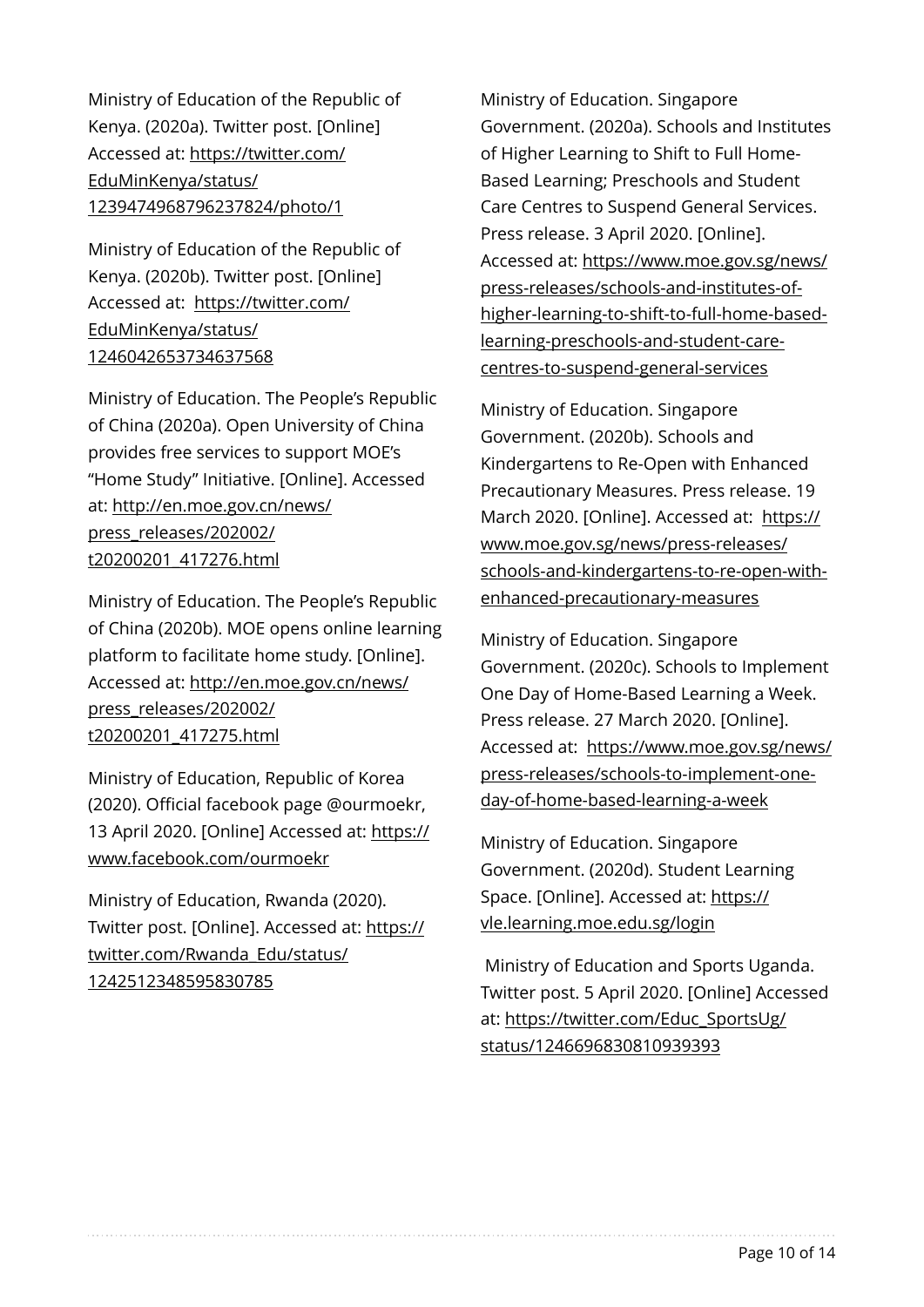Mohammed, W.F. (2020). What COVID-19 reveals about educational inequality in Ghana. Al Jazeera English. 7 April 2020. [Online]. Accessed [https://](https://www.aljazeera.com/indepth/features/covid-19-reveals-educational-inequality-ghana-200407100729985.html) [www.aljazeera.com/indepth/features/](https://www.aljazeera.com/indepth/features/covid-19-reveals-educational-inequality-ghana-200407100729985.html) [covid-19-reveals-educational-inequality](https://www.aljazeera.com/indepth/features/covid-19-reveals-educational-inequality-ghana-200407100729985.html)[ghana-200407100729985.html](https://www.aljazeera.com/indepth/features/covid-19-reveals-educational-inequality-ghana-200407100729985.html) 

Museveni, Y. (2020). Twitter post. [Online] Accessed at: [https://twitter.com/](https://twitter.com/KagutaMuseveni/status/1242696269782487040) [KagutaMuseveni/status/](https://twitter.com/KagutaMuseveni/status/1242696269782487040) [1242696269782487040](https://twitter.com/KagutaMuseveni/status/1242696269782487040)

Mutegeki, G. (2020). COVID-19: How to keep your child engaged during the lockdown. New vision. 6 April 6 2020. [Online] Accessed at: [https://www.newvision.co.ug/new\\_vision/](https://www.newvision.co.ug/new_vision/news/1517608/covid-19-child-engaged-lockdown) [news/1517608/covid-19-child-engaged](https://www.newvision.co.ug/new_vision/news/1517608/covid-19-child-engaged-lockdown)[lockdown](https://www.newvision.co.ug/new_vision/news/1517608/covid-19-child-engaged-lockdown)

Mutuko, M. (2020). Magoha reveals how students will be learning from home as the country faces coronavirus. Pulse Live. 18 March 2020. [Online] Accessed at: [https://](https://www.pulselive.co.ke/news/cs-george-magoha-reveals-how-students-will-be-learning-from-home-as-the-country-faces/sg5cyvy) [www.pulselive.co.ke/news/cs-george](https://www.pulselive.co.ke/news/cs-george-magoha-reveals-how-students-will-be-learning-from-home-as-the-country-faces/sg5cyvy)[magoha-reveals-how-students-will-be](https://www.pulselive.co.ke/news/cs-george-magoha-reveals-how-students-will-be-learning-from-home-as-the-country-faces/sg5cyvy)[learning-from-home-as-the-country-faces/](https://www.pulselive.co.ke/news/cs-george-magoha-reveals-how-students-will-be-learning-from-home-as-the-country-faces/sg5cyvy) [sg5cyvy](https://www.pulselive.co.ke/news/cs-george-magoha-reveals-how-students-will-be-learning-from-home-as-the-country-faces/sg5cyvy)

Najib, F. & Ranjan, P. (2020). Reaching Remote Students and Families in Pakistan Using Radio As a response to COIVD-19. Hundred. 27 March 2020. [Online]. Accessed at: [https://hundred.org/en/articles/reaching](https://hundred.org/en/articles/reaching-remote-students-and-families-in-pakistan-using-radio-as-a-response-to-covid-19)[remote-students-and-families-in-pakistan](https://hundred.org/en/articles/reaching-remote-students-and-families-in-pakistan-using-radio-as-a-response-to-covid-19)[using-radio-as-a-response-to-covid-19](https://hundred.org/en/articles/reaching-remote-students-and-families-in-pakistan-using-radio-as-a-response-to-covid-19)

Nepal Education Cluster (2020). COVID-19 Education Cluster Contingency Plan, 2020, March 2020. Kathmandu: Nepal Education Cluster.

Online Khabar (2020). Coronavirus crisis: Nepal shuts schools, colleges till April 12; gyms and cinemas till April 30. Online Khabar. 18 March 2020. [Online]. Accessed at: [https://english.onlinekhabar.com/](https://english.onlinekhabar.com/coronavirus-crisis-nepal-shuts-schools-colleges-till-april-12-gyms-and-cinemas-till-april-30.htm) [coronavirus-crisis-nepal-shuts-schools](https://english.onlinekhabar.com/coronavirus-crisis-nepal-shuts-schools-colleges-till-april-12-gyms-and-cinemas-till-april-30.htm)[colleges-till-april-12-gyms-and-cinemas-till](https://english.onlinekhabar.com/coronavirus-crisis-nepal-shuts-schools-colleges-till-april-12-gyms-and-cinemas-till-april-30.htm)[april-30.htm](https://english.onlinekhabar.com/coronavirus-crisis-nepal-shuts-schools-colleges-till-april-12-gyms-and-cinemas-till-april-30.htm)

Pesek, W. (2020). Japan's coronavirus response is too little, too late. Washington Post. 10 April 2020. [Online]. Accessed at: [https://www.washingtonpost.com/opinions/](https://www.washingtonpost.com/opinions/2020/04/10/japans-coronavirus-response-is-too-little-too-late/) [2020/04/10/japans-coronavirus-response-is](https://www.washingtonpost.com/opinions/2020/04/10/japans-coronavirus-response-is-too-little-too-late/)[too-little-too-late/](https://www.washingtonpost.com/opinions/2020/04/10/japans-coronavirus-response-is-too-little-too-late/) 

 Prothom Alo (2020). 22ndMarch 2020. [Online]. Accessed at:"[এইচএসিস](https://www.prothomalo.com/bangladesh/article/1646310/%25E0%25A6%258F%25E0%25A6%2587%25E0%25A6%259A%25E0%25A6%258F%25E0%25A6%25B8%25E0%25A6%25B8%25E0%25A6%25BF-%25E0%25A6%25B8%25E0%25A6%25AE%25E0%25A6%25AE%25E0%25A6%25BE%25E0%25A6%25A8%25E0%25A7%2587%25E0%25A6%25B0-%25E0%25A6%25AA%25E0%25A6%25B0%25E0%25A7%2580%25E0%25A6%2595%25E0%25A7%258D%25E0%25A6%25B7%25E0%25A6%25BE-%25E0%25A6%25B8%25E0%25A7%258D%25E0%25A6%25A5%25E0%25A6%2597%25E0%25A6%25BF%25E0%25A6%25A4)-সমমানেরপরীক্ষাস্থগিত" (link in Bengali)

Public Holidays Global (2020a). Kenya Term Dates and School Holidays 2020. [Online]. Accessed at: [https://publicholidays.co.ke/](https://publicholidays.co.ke/school-holidays/2020-dates) [school-holidays/2020-dates](https://publicholidays.co.ke/school-holidays/2020-dates)

Public Holidays Global (2020b). Ghana School Holidays 2020. [Online]. Accessed at: [https://publicholidays.africa/ghana/school](https://publicholidays.africa/ghana/school-holidays/)[holidays/](https://publicholidays.africa/ghana/school-holidays/)

ReliefWeb (2020). COVID 19. [Online] Accessed at: [https://reliefweb.int/topics/](https://reliefweb.int/topics/covid-19) [covid-19](https://reliefweb.int/topics/covid-19)

Republic of Rwanda, Ministry of Education (2020). Students should embrace eLearning amidst schools' closure due to COVID 19. [Online]. Accessed at: [https://](https://mineduc.gov.rw/index.php?id=113&tx_news_pi1%5Bnews%5D=1208&tx_news_pi1%5Bcontroller%5D=News&tx_news_pi1%5Baction%5D=detail&cHash=329f42837aefc26bfab8dcd3a807a7e7) [mineduc.gov.rw/index.php?](https://mineduc.gov.rw/index.php?id=113&tx_news_pi1%5Bnews%5D=1208&tx_news_pi1%5Bcontroller%5D=News&tx_news_pi1%5Baction%5D=detail&cHash=329f42837aefc26bfab8dcd3a807a7e7) [id=113&tx\\_news\\_pi1%5Bnews%5D=1208&tx](https://mineduc.gov.rw/index.php?id=113&tx_news_pi1%5Bnews%5D=1208&tx_news_pi1%5Bcontroller%5D=News&tx_news_pi1%5Baction%5D=detail&cHash=329f42837aefc26bfab8dcd3a807a7e7) news\_pi1%5Bcontroller%5D=News&tx\_new [s\\_pi1%5Baction%5D=detail&cHash=329f428](https://mineduc.gov.rw/index.php?id=113&tx_news_pi1%5Bnews%5D=1208&tx_news_pi1%5Bcontroller%5D=News&tx_news_pi1%5Baction%5D=detail&cHash=329f42837aefc26bfab8dcd3a807a7e7) [37aefc26bfab8dcd3a807a7e7](https://mineduc.gov.rw/index.php?id=113&tx_news_pi1%5Bnews%5D=1208&tx_news_pi1%5Bcontroller%5D=News&tx_news_pi1%5Baction%5D=detail&cHash=329f42837aefc26bfab8dcd3a807a7e7)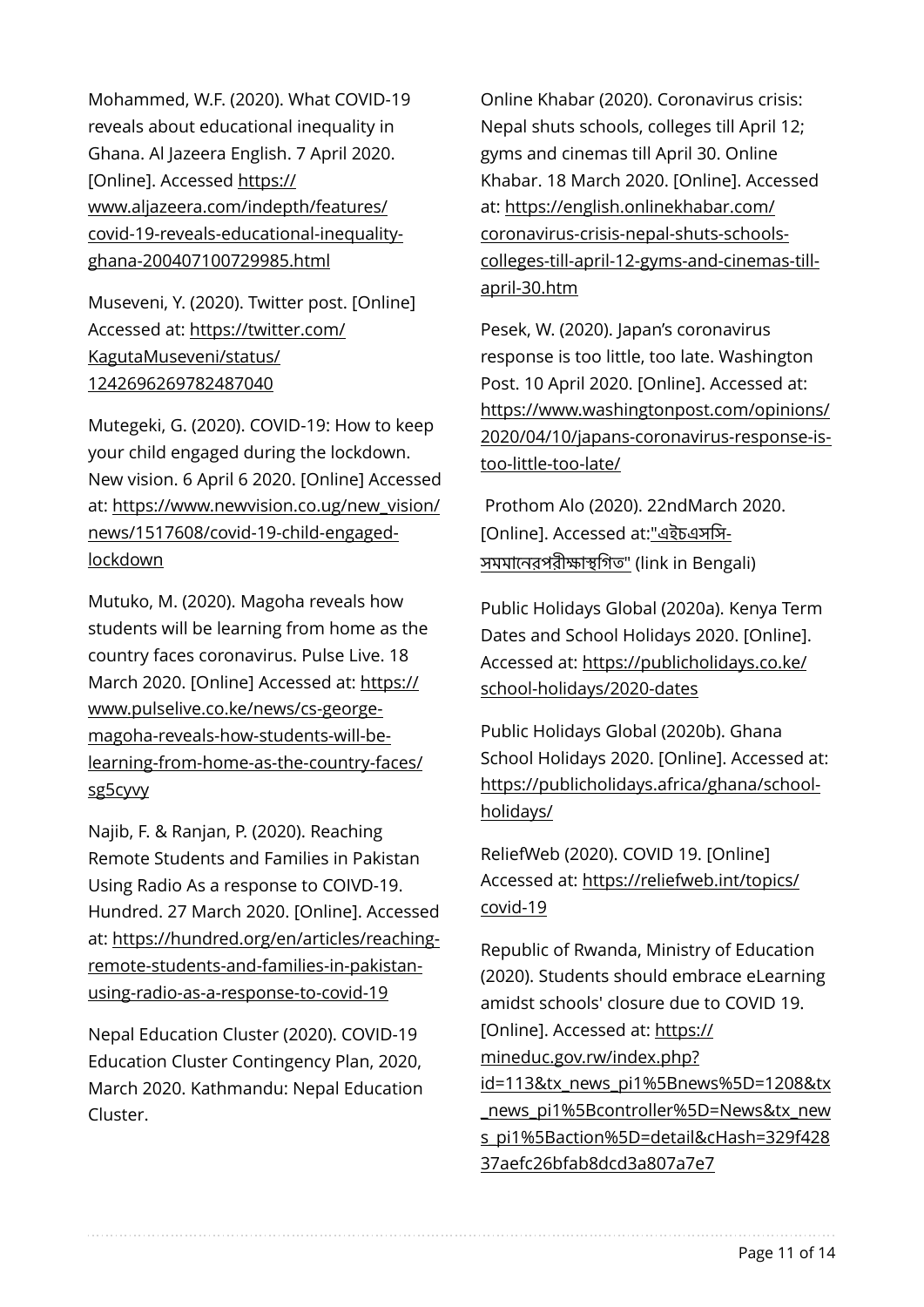Rugunda, R. (2020). Twitter post. [Online] Accessed at: [https://twitter.com/RuhakanaR/](https://twitter.com/RuhakanaR/status/1245363149009825794) [status/1245363149009825794](https://twitter.com/RuhakanaR/status/1245363149009825794)

Rwanda Broadcasting Agency (2020). Twitter post. [Online] Accessed at: [https://](https://twitter.com/rbarwanda/status/1239266628971495424/photo/1) [twitter.com/rbarwanda/status/](https://twitter.com/rbarwanda/status/1239266628971495424/photo/1) [1239266628971495424/photo/1](https://twitter.com/rbarwanda/status/1239266628971495424/photo/1)

Rwanda Education Board (2020). Twitter post. [Online] Accessed at: [https://](https://twitter.com/REBRwanda/status/1247185572885602307) [twitter.com/REBRwanda/status/](https://twitter.com/REBRwanda/status/1247185572885602307) [1247185572885602307](https://twitter.com/REBRwanda/status/1247185572885602307)

Sacco, U. (2020). Twitter post. [Online] Accessed at: [https://twitter.com/](https://twitter.com/MwalimuSacco/status/1247971001964560385) [MwalimuSacco/status/](https://twitter.com/MwalimuSacco/status/1247971001964560385) [1247971001964560385](https://twitter.com/MwalimuSacco/status/1247971001964560385)

Sarkar, S. (2020). Attending classes on TV screen. The Financial Express. 6 April 2020. [Online]. Accessed at: [https://](https://thefinancialexpress.com.bd/views/attending-classes-on-tv-screen-1586186174) thefi[nancialexpress.com.bd/views/](https://thefinancialexpress.com.bd/views/attending-classes-on-tv-screen-1586186174) [attending-classes-on-tv-screen-1586186174](https://thefinancialexpress.com.bd/views/attending-classes-on-tv-screen-1586186174)

The Minchi (2020a). Editorial: Amid school closures, Japan must quickly utilize online teaching tools. The Minchi. 13 April 2020. [Online]. Accessed at: [https://mainichi.jp/](https://mainichi.jp/english/articles/20200413/p2a/00m/0na/005000c) [english/articles/20200413/p2a/00m/0na/](https://mainichi.jp/english/articles/20200413/p2a/00m/0na/005000c) [005000c](https://mainichi.jp/english/articles/20200413/p2a/00m/0na/005000c)

The Minchi (2020b). Only 38% of schools in Japan began new term amid coronavirus woes. The Minchi. 14 April 2020. [Online]. Accessed at: [https://mainichi.jp/english/](https://mainichi.jp/english/articles/20200414/p2g/00m/0na/012000c) [articles/20200414/p2g/00m/0na/012000c](https://mainichi.jp/english/articles/20200414/p2g/00m/0na/012000c)

Thorpe, P., and Supaporn, R. (2017). Protecting children on the move in Asia through ICT and social media. Singapore: Save the Children Asia Regional Office. [Online]. Available at: https:// resourcecentre.savethechildren.net/node/ 12372/pdf/ protecting children on the move i n\_asia\_online\_version.pdf

UNESCO (2020a). COVID-19 Educational Disruption and Response. [Online] Accessed at: [https://en.unesco.org/covid19/](https://en.unesco.org/covid19/educationresponse) [educationresponse](https://en.unesco.org/covid19/educationresponse)

UNESCO (2020b). How is China ensuring learning when classes are disrupted by coronavirus?. [Online]. Accessed at: [https://](https://en.unesco.org/news/how-china-ensuring-learning-when-classes-are-disrupted-coronavirus) [en.unesco.org/news/how-china-ensuring](https://en.unesco.org/news/how-china-ensuring-learning-when-classes-are-disrupted-coronavirus)[learning-when-classes-are-disrupted](https://en.unesco.org/news/how-china-ensuring-learning-when-classes-are-disrupted-coronavirus)[coronavirus](https://en.unesco.org/news/how-china-ensuring-learning-when-classes-are-disrupted-coronavirus)

UNICEF (2020a). Coronavirus disease (COVID-19). What you need to know about the virus to protect you and your family. [Online]. Accessed at: [https://](https://www.unicef.org/coronavirus/covid-19) [www.unicef.org/coronavirus/covid-19](https://www.unicef.org/coronavirus/covid-19)

UNICEF (2020b). UNICEF scales up support to keep children learning, as COVID-19 forces schools to close. [Online]. Accessed at: [https://www.unicef.org/bangladesh/en/](https://www.unicef.org/bangladesh/en/press-releases/unicef-scales-support-keep-children-learning-covid-19-forces-schools-close) [press-releases/unicef-scales-support-keep](https://www.unicef.org/bangladesh/en/press-releases/unicef-scales-support-keep-children-learning-covid-19-forces-schools-close)[children-learning-covid-19-forces-schools](https://www.unicef.org/bangladesh/en/press-releases/unicef-scales-support-keep-children-learning-covid-19-forces-schools-close)[close](https://www.unicef.org/bangladesh/en/press-releases/unicef-scales-support-keep-children-learning-covid-19-forces-schools-close)

UNICEF Bangladesh (2020a). UNICEF scales up support to keep children learning, as COVID-19 forces schools to close. 27 March 2020. [Online]. Accessed at: [https://](https://www.unicef.org/bangladesh/en/press-releases/unicef-scales-support-keep-children-learning-covid-19-forces-schools-close) [www.unicef.org/bangladesh/en/press](https://www.unicef.org/bangladesh/en/press-releases/unicef-scales-support-keep-children-learning-covid-19-forces-schools-close)[releases/unicef-scales-support-keep](https://www.unicef.org/bangladesh/en/press-releases/unicef-scales-support-keep-children-learning-covid-19-forces-schools-close)[children-learning-covid-19-forces-schools](https://www.unicef.org/bangladesh/en/press-releases/unicef-scales-support-keep-children-learning-covid-19-forces-schools-close)[close](https://www.unicef.org/bangladesh/en/press-releases/unicef-scales-support-keep-children-learning-covid-19-forces-schools-close)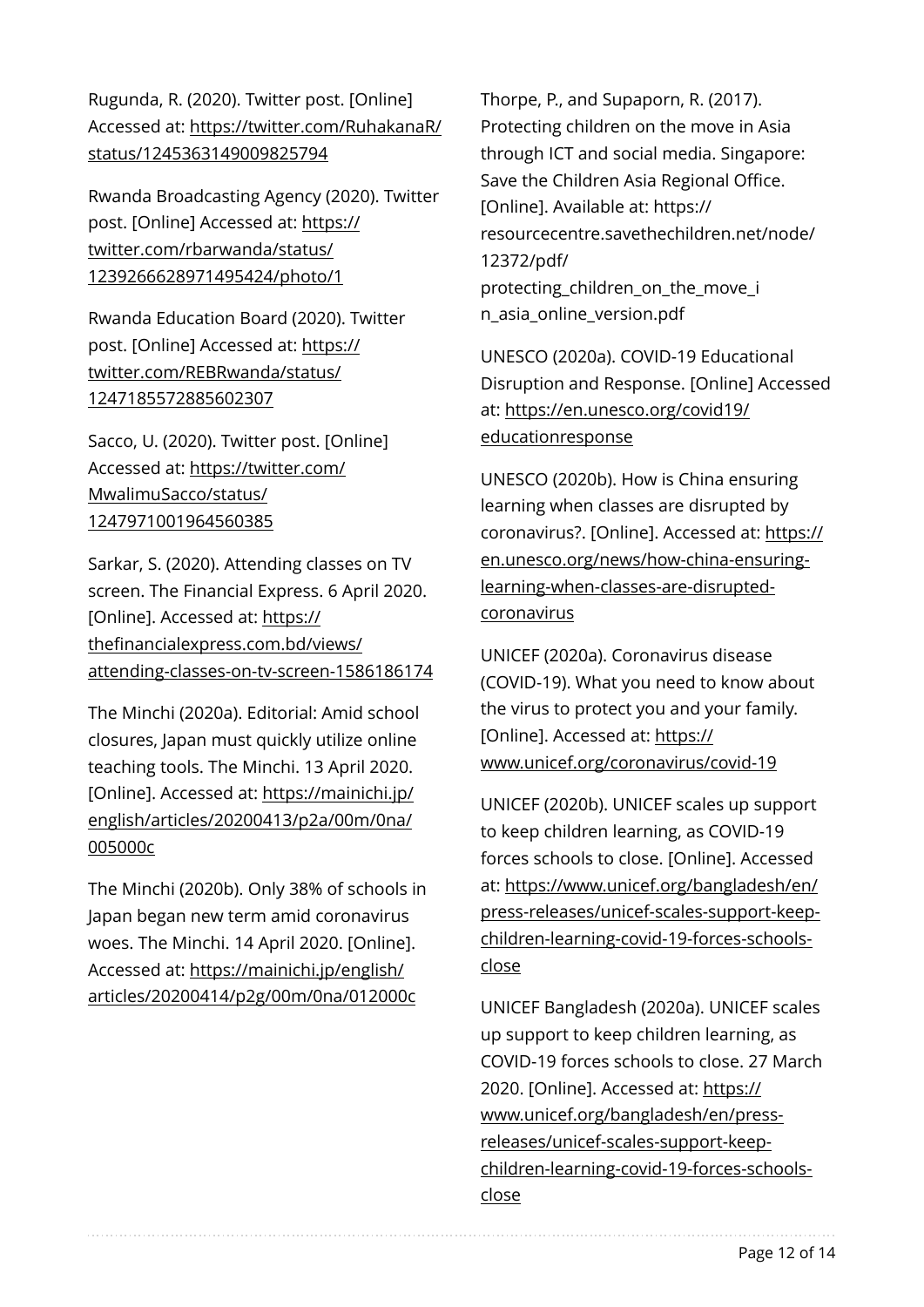UNICEF Bangladesh (2020b). UNICEF: Urgent need to secure learning for children across South Asia. Press Release. 6 April 2020. [Online]. Accessed at: [https://](https://www.unicef.org/bangladesh/en/press-releases/unicef-urgent-need-secure-learning-children-across-south-asia) [www.unicef.org/bangladesh/en/press](https://www.unicef.org/bangladesh/en/press-releases/unicef-urgent-need-secure-learning-children-across-south-asia)[releases/unicef-urgent-need-secure](https://www.unicef.org/bangladesh/en/press-releases/unicef-urgent-need-secure-learning-children-across-south-asia)[learning-children-across-south-asia](https://www.unicef.org/bangladesh/en/press-releases/unicef-urgent-need-secure-learning-children-across-south-asia)

UNICEF Pakistan. (2020). Pakistan COVID-19 Situation Report 23rd-29th March. Islamabad: UNICEF. [Online]. Accessed at: [https://reliefweb.int/report/pakistan/](https://reliefweb.int/report/pakistan/pakistan-covid-19-situation-report-reporting-date-23-29-march-2020) [pakistan-covid-19-situation-report-reporting](https://reliefweb.int/report/pakistan/pakistan-covid-19-situation-report-reporting-date-23-29-march-2020)[date-23-29-march-2020](https://reliefweb.int/report/pakistan/pakistan-covid-19-situation-report-reporting-date-23-29-march-2020) 

UNICEF Rwanda (2020). Radio learning in the time of Coronavirus. News note. 13 April 2020. [Online]. Accessed at: [https://](https://www.unicef.org/rwanda/stories/radio-learning-time-coronavirus) [www.unicef.org/rwanda/stories/radio](https://www.unicef.org/rwanda/stories/radio-learning-time-coronavirus)[learning-time-coronavirus](https://www.unicef.org/rwanda/stories/radio-learning-time-coronavirus)

UNICEF Uganda (2020). UNICEF scales up support in 145 countries to keep children learning, as COVID-19 forces majority of schools worldwide to close. Press release. 26 March 2020. [Online]. Accessed at: [https://](https://www.unicef.org/uganda/press-releases/unicef-scales-support-145-countries-keep-children-learning-covid-19-forces-majority) [www.unicef.org/uganda/press-releases/](https://www.unicef.org/uganda/press-releases/unicef-scales-support-145-countries-keep-children-learning-covid-19-forces-majority) [unicef-scales-support-145-countries-keep](https://www.unicef.org/uganda/press-releases/unicef-scales-support-145-countries-keep-children-learning-covid-19-forces-majority)[children-learning-covid-19-forces-majority](https://www.unicef.org/uganda/press-releases/unicef-scales-support-145-countries-keep-children-learning-covid-19-forces-majority)

 Wikipedia (2020a). Impact of the 2019–20 coronavirus pandemic on education. [Online]. Accessed at: [https://](https://en.wikipedia.org/wiki/Impact_of_the_2019%E2%80%9320_coronavirus_pandemic_on_education) [en.wikipedia.org/wiki/](https://en.wikipedia.org/wiki/Impact_of_the_2019%E2%80%9320_coronavirus_pandemic_on_education) [Impact\\_of\\_the\\_2019%E2%80%9320\\_coronavi](https://en.wikipedia.org/wiki/Impact_of_the_2019%E2%80%9320_coronavirus_pandemic_on_education) [rus\\_pandemic\\_on\\_education](https://en.wikipedia.org/wiki/Impact_of_the_2019%E2%80%9320_coronavirus_pandemic_on_education)

Wikipedia (2020b). 2020 coronavirus pandemic in Pakistan. [Online]. Accessed at: [https://en.wikipedia.org/wiki/](https://en.wikipedia.org/wiki/2020_coronavirus_pandemic_in_Pakistan) 2020 coronavirus pandemic in Pakistan

World Bank (2020a). Remote Learning, EdTech & COVID-19. [Online]. Accessed at: [https://www.worldbank.org/en/topic/](https://www.worldbank.org/en/topic/edutech/brief/edtech-covid-19) [edutech/brief/edtech-covid-19](https://www.worldbank.org/en/topic/edutech/brief/edtech-covid-19)

World Bank. (2020b).Pakistan - COVID-19 Pandemic Response Effectiveness Project. [Online]. Accessible at: [http://](http://documents.worldbank.org/curated/en/651371585953227830/Pakistan-COVID-19-Pandemic-Response-Effectiveness-Project) [documents.worldbank.org/curated/en/](http://documents.worldbank.org/curated/en/651371585953227830/Pakistan-COVID-19-Pandemic-Response-Effectiveness-Project) [651371585953227830/Pakistan-COVID-19-](http://documents.worldbank.org/curated/en/651371585953227830/Pakistan-COVID-19-Pandemic-Response-Effectiveness-Project) [Pandemic-Response-E](http://documents.worldbank.org/curated/en/651371585953227830/Pakistan-COVID-19-Pandemic-Response-Effectiveness-Project)ffectiveness-Project

Yousafzai, A. (2020). WB, UN bodies helping Pakistan minimise educational disruption amid COVID-19 crisis. The News. 31 March 2020. [Online]. Accessed at: [https://](https://www.thenews.com.pk/print/637068-wb-un-bodies-helping-pakistan-minimise-educational-disruption-amid-covid-19-crisis) [www.thenews.com.pk/print/637068-wb-un](https://www.thenews.com.pk/print/637068-wb-un-bodies-helping-pakistan-minimise-educational-disruption-amid-covid-19-crisis)[bodies-helping-pakistan-minimise](https://www.thenews.com.pk/print/637068-wb-un-bodies-helping-pakistan-minimise-educational-disruption-amid-covid-19-crisis)[educational-disruption-amid-covid-19-crisis](https://www.thenews.com.pk/print/637068-wb-un-bodies-helping-pakistan-minimise-educational-disruption-amid-covid-19-crisis)